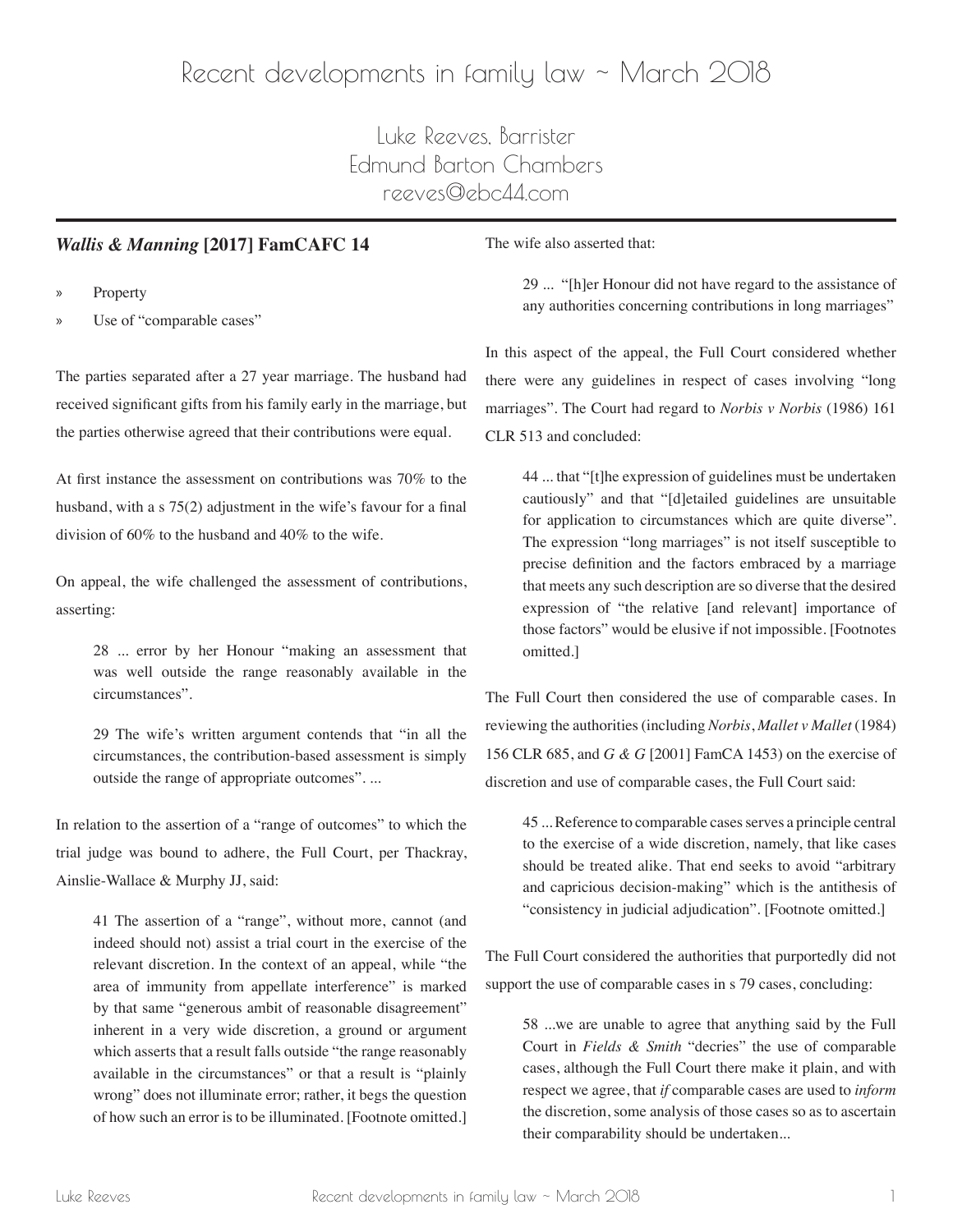63 To the extent that any or all of those cases stand for the propositions that comparable cases cannot or should not be used by trial judges in seeking to promote consistency in results in arriving at just and equitable assessments or suggest that the Full Court cannot or should not have reference to comparable cases in determining if a trial assessment is "plainly wrong" or are otherwise "unhelpful" within that process, we respectfully disagree and would hold to the contrary. ...

67 While recognising the fact that no two cases are precisely the same, we are of the view that comparable cases can, and perhaps should far more often, be used so as to inform, relevantly, the assessment of contributions within s 79.

68 The word "comparable" is used advisedly. The search is not for "some sort of tariff let alone an appropriate upper and lower end of the range of orders which may be made". Nor is it a search for the "right" or "correct" result: the very wide discretion inherent in s 79 is antithetical to both. The search is for comparability – for "what has been done in other (more or less) comparable cases" – with consistency as its aim. [Footnote omitted; emphasis in original.]

At trial the wife had cited four cases as being comparable on their facts and submitted that they provided guidance as to the paramaters of reasonable discretion in the proceedings. The Full Court noted that the wife's submissions in no way sought to compare the facts with the case under consideration and that:

73. "[n]o argument was made to her Honour as to any consistency emerging from those authorities, nor is there any attempt to canvass a number of different authorities, particularly from the Full Court, so as to seek to establish any such comparability".

The Full Court held that the bald assertion that the assessment was "outside the range" was not sufficient to establish judicial error.

The appeal was, however, allowed on the ground that the trial judge had made an error in relation to the gifts to the husband. The Full Court then re-exercsied the discretion and made orders for an equal division.

Judgment was delivered in February and the issue of how to use comparable cases then appears settled... until December, when the Full Court delivers judgment in *Anson & Meek.*

# *Anson & Meek* **[2017] FamCAFC 257**

- » Property
- » Comparable cases

The parties had been married for 5 years. The husband brought in over 95% of the property at commencement of the relationship. There were no children and the parties' contributions during the relationship were equivalent. The trial judge found that the husband's contribution based entitlement was 80%, and that after adjustments for s 75(2) factors the ultimate division was 60% to the husband 40% to the wife.

The husband appealed, asserting that the assessments were "outside an acceptable range particularly having regard to the short period of cohabitation and the overwhelming financial contribution made by the [husband]". Among the purported errors identified was a failure to consider comparable cases.

The Full Court in this case was formed by Murphy, Aldridge & Cleary JJ. Justice Murphy, who it must be remembered had been a member of the Full Court in *Wallis*, gave reasons consistent with that earlier decision.

Aldridge and Cleary JJ, however, said:

126 We do not consider that the existing authorities obliged the primary judge to consider the comparable cases at all, let alone obliged her to conduct an analysis of the comparable cases so as to identify both the factors that indicate a lack of comparability and those that do not. …

128 It is important to note at this stage that the Court [in *Wallis*] did not suggest that comparable cases could or should be used to set a range or a norm by which cases should be determined. However, if the aim in the use of comparable cases is "to promote consistency in results" or for similar cases to be treated similarly, then we respectfully suggest that is, in fact, the identification of a norm of some kind. ...

150 ... if the point of *Wallis* was that comparable cases could be looked at so as to derive a consistency in the application of principle then we would agree. However, their Honours did not say so or identify how the use of comparable cases would lead to consistency. As we have already observed, if the aim of consistency is consistency of results, then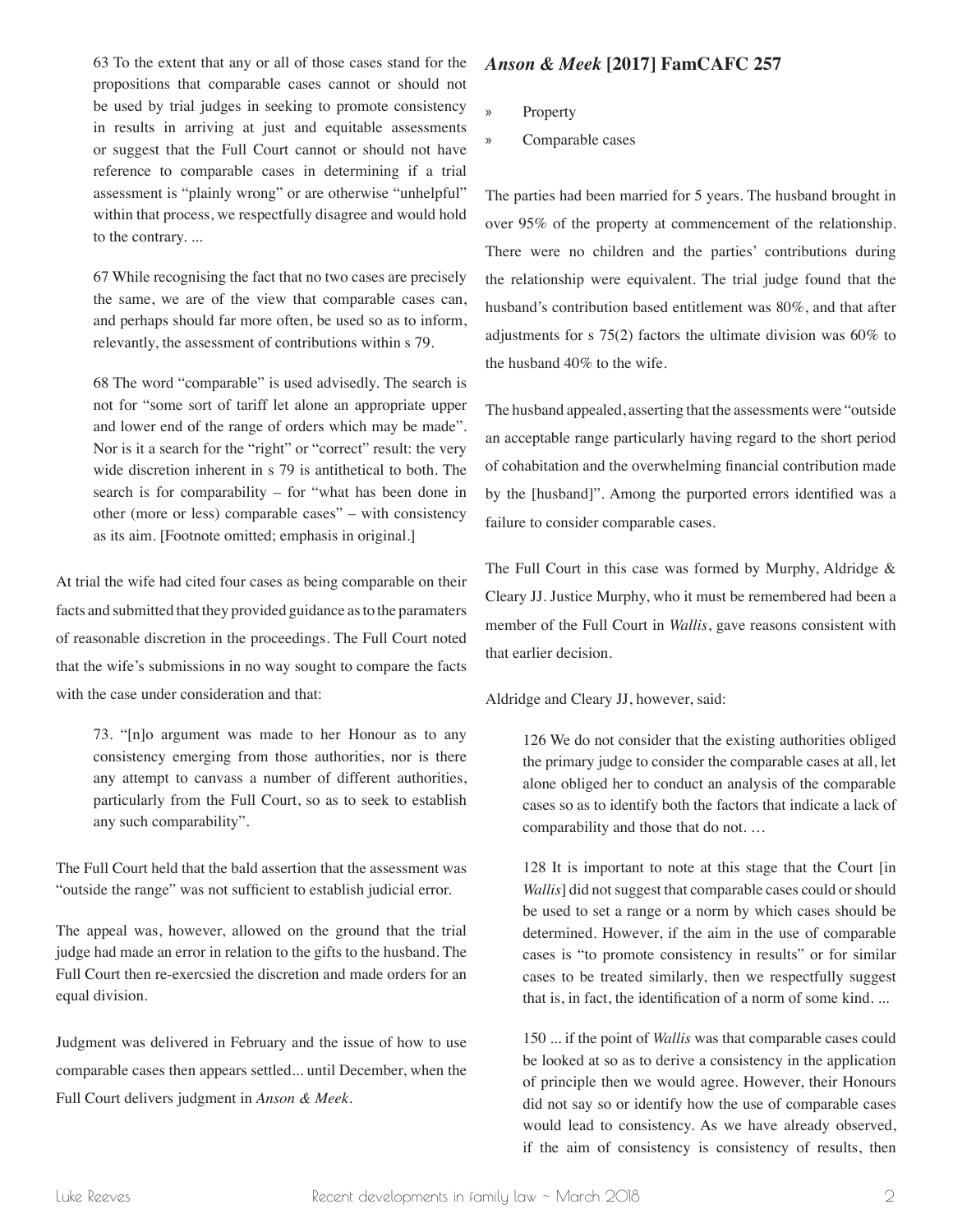we would suggest that this aim focuses on mathematical equivalence – in reality to set some kind of norm or range, which, of course, was expressly eschewed in *Wallis* and the authorities upon which it relies. ...

158 In our opinion, the fact that two different judges acting upon the same evidence may properly reach different conclusions greatly diminishes the value of comparable cases. This is especially so in this jurisdiction where there is almost an infinite variation in the rich factual detail that attend both parenting and property cases. The concern is amplified when the Court is proffered just a selection of cases said to be comparable as opposed to an analysis of all cases that could be said to be comparable. ...

162 It also needs to be asked why a decision already made in a similar case has a greater value than the decision of the judge hearing the current matter, unless it is said that consistency in outcome is of such importance that it fetters the exercise of discretion in subsequent matters. ...

165 The Court does not say how it is that having regard to the facts and results of earlier cases leads to consistency in approach. Presumably it will do so when the trial judge considers that the facts of the earlier case are sufficiently similar so that regard should be had to how the discretion was exercised – that is, to the result. We do not see how this is other than the court's judgment being influenced or "overborne by what other minds have judged right and proper for other situations" or other than the setting of a norm, range or expected outcome for cases involving similar facts.

166 Thus we also see difficulties in the application of *Wallis*.

Ultimately, the Full Court allowed the appeal on the grounds that the award was so unreasonable that the discretion must have miscarried.

# *Simic & Norton* **[2017] FamCA 1007**

- » Costs
- » Referral of solicitors to the Legal Services Commissioner

This was a property and parenting (and child support departure) matter in the Family Court at Sydney. The parenting issues were settled during the hearing, and the property case settled on the seventh day of the hearing.

Consistently with the Rules, the parties had provided costs notices. The parties had legal costs and disbursements of around \$860,000 in total. While the judgment does not reveal the property pool, his Honour described the parties as "ordinary people" and the costs as "outrageous" and "eye-watering".

In his reasons, his Honour Justice Benjamin – whose usual location is Hobart – had this to say about the Sydney Registry:

2 … I have observed what seems to be a culture of bitter, adversarial and highly aggressive family law litigation. Whether this win at all costs, concede little or nothing, chase every rabbit down every hole and hang the consequences approach to family law litigation is a reflection of a Sydneybased culture by some or many litigants or whether it is an approach by some legal practitioners or a combination of both, I do not know.

His Honour went on to review some of the output of the legal representatives and what the clients had received for their money:

15 Attached to the affidavits of the parties were copies of correspondence between the solicitors. Some of this solicitor correspondence was included as part of the five hundred pages of exhibits to the father's affidavit. I have read each and every one of those letters.

16 During her cross-examination of the father, senior counsel for the mother questioned him about the tone, length and appropriateness or otherwise of some of those letters.

17 Some of those letters were inflammatory and reflected the anger of the parties or one or other of them. The letters were at times accusatory. They were often verbose and at times involved unnecessary tit for tat commentary. Some of the letters served little or no forensic purposes.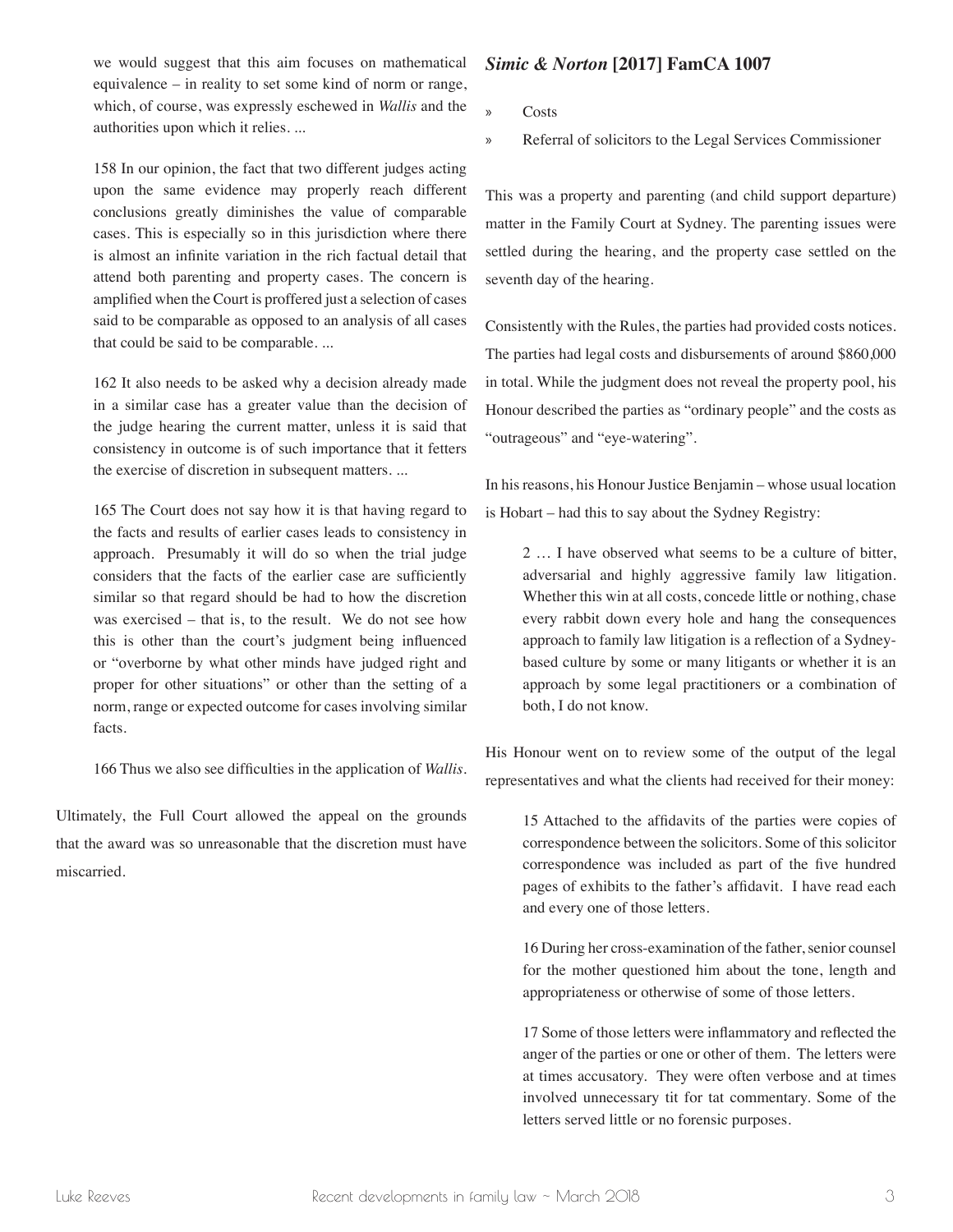18 The father conceded in cross-examination that on some days multiple letters were sent by his solicitor to the other party's solicitor.

19 Solicitors are not employed to act as 'postman' to vent the anger and vitriol of their clients.

20 The solicitors are professional legal practitioners and charge significant hourly rates for their time and skills. To that end, they must ensure that correspondence and communication is necessary, balanced, considered and relevant.

21 Parties to family law litigation can often be distressed, anxious, angry, upset and emotional. Many have little experience in court process and this may be their one, and hopefully only, interaction with the civil legal system. They are generally unsophisticated litigants in terms of costs and rely on the provision of fair, reasonable, competent and proportional professional services by their legal representatives. …

26 For legal practitioners to be entitled to be paid costs in this Court, or any court for that matter, there is the following underlying criteria:-

(a)It needs to be reasonable to carry out the legal work to which the legal costs relate;

(b)The legal work must be carried out in a reasonable and professional manner;

(c)The quantum of legal costs and disbursements must be fair and reasonable, in all of the circumstances; and

(d)The legal costs and disbursements must be proportionate to the issues in dispute.

27 In this case the parties have spent an 'eye watering' total of about \$860,000 in legal costs and disbursements.

28 Legal practitioners have a duty to minimise costs and to reduce conflict.

As family law practitioners, we deal with people at their lowest ebb: confused, stressed, frightened, and angry. Often, it is difficult to get coherent instructions, or to explain to a frustrated parent that you should not be writing a letter to the ex-spouse's lawyer every time little Johnny comes to changeover with a skinned knee, or when little Janey's homework is not finished. Communication

has frequently broken down to the point where the parents cannot speak to each other – and should be actively discouraged from texting angry! – and they rely on their legal representative to express their concerns in a more rational way.

There is a fine line between constructive communication assisting a client through a difficult situation, and irrelevant, antagonistic correspondence – and that line is often in the eye of the beholder, In this case, the beholder was the court and, ultimately, the Legal Services Commissioner.

This case is, in my view, a tool in your arsenal: while you may have an insistent, cranky client in your ear, the threat of a referral to the OLSC tends to focus the mind on whether this or that communication is relevant or necessary.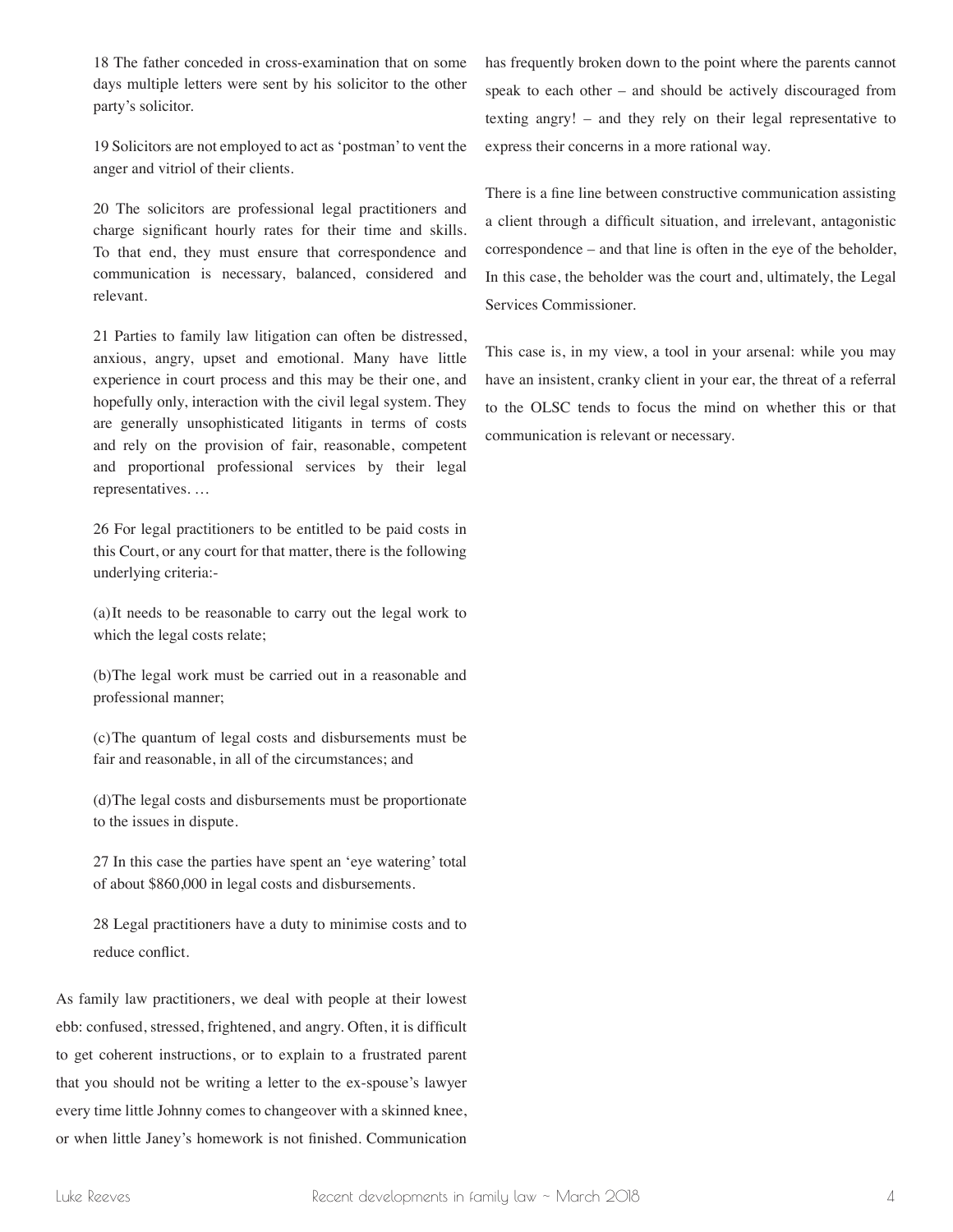# *Taronite & Mabra (Costs)* **[2017] FCWA 72**

#### » Costs disproportionate to issues

Disproportionate costs are not, it seems, limited to procedings in Sydney. In this case, Justice O'Brien of the Family Court of Western Australia considered the wife's application for indemnity costs, her costs totalling \$438,653.84. The Husband's costs were around \$135,000.

## His Honour said:

6 The asset pool available for division between the parties was found by me at trial to amount to \$2,723,383.00. The expenditure by the parties of something in excess of \$570,000.00 in legal fees, in a case which raised no difficult issues of law and was not forensically complex, is, to state the observation as neutrally as possible, both unfortunate and difficult to understand.

His Honour, properly, divided the question of costs into two: were there circumstances warranting an order for costs? If so, what order is just?

Having considered the circumstances of the case, his Honour found that, while neither party was blameless, the overall conduct of the proceedings justified an order for costs in the Wife's favour.

His Honour went on to say:

101 Even when it is established, as it is in this case, that there are circumstances which justify an order for costs, the court is empowered only to make such order for costs as it considers just.

102 That in turn necessitates a consideration of the reasonableness of the costs incurred and for which compensation in the form of an order is sought. Even the most recalcitrant of litigants cannot be ordered to compensate the other party for fees incurred which are themselves unreasonable or unnecessarily incurred ...

103 The fees charged to, and paid by, the wife in these proceedings are staggering. They are entirely disproportionate to the complexity of the case and the nature of the matters in issue in the proceedings.

His Honour noted that in family law there are demanding clients, and that such clients can generate additional work. However, a lawyer's duty is clear at common law and reflected in the rules of court.

111 Lawyers are entitled to charge reasonable fees for work reasonably required to be done and which requires the skill of a lawyer. They are not entitled to charge for unnecessary work, duplication of work or work related to the administration of their practice. They are not entitled to charge at a lawyer's hourly rate for work which could, for example, readily be done by a courier or an unskilled clerk.

While his Honour did not undertake an assessment of the quantum, the judgment nevertheless provides a non-exhaustive list of examples raising "significant concerns" about the wife's legal costs (at [112]):

- » A "Disbursement" for preparation of the costs agreement – for which a client cannot be charged "fees", the judge noting the use of the word "disbursements" to describe the item, perhaps to avoid that violation;
- » Fees for preparation of notifications as to costs an obligation that arises under the Rules and, in his Honour's view, one for which it is inappropriate to charge fees;
- » Solicitor's hourly fee charged for delivery of documents to counsel – work that clearly could be done for less than \$350/hr;
- » A charge of \$1282.00 for 3.7 hrs of solicitor's work drafting a letter reporting on a 2 hour interim hearing, at which independent counsel appeared and provided their own report;
- » A charge of \$1400 for 2.7 hrs of solicitor's work to attend a hearing that ran for 23 minutes, with a separate charge for reviewing the judgment handed down on that occasion;
- » Charges of between \$510 and \$720 to prepare a letter apparently dealing with the children's non-attendance at events;
- » Multiple instances of charges of 0.1 hrs for drafting and then another 0.1 hrs for emailing correspondence;
- » Charges of over \$54,000 for preparation of the Wife's trial affidavit, which included 75 annexures, only 44 of which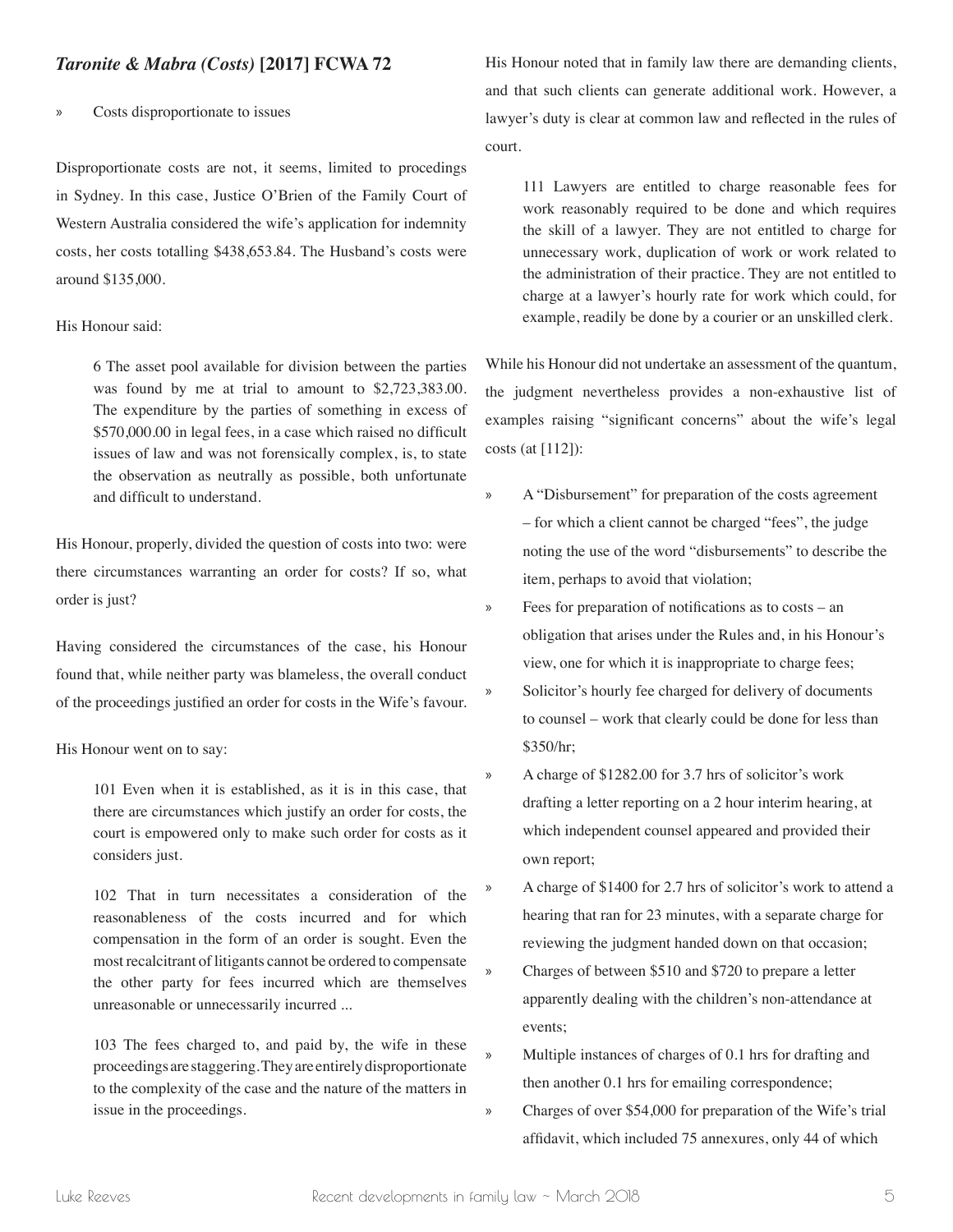were relied on and, "even then, many of the annexures were of limited, if any, evidentiary value";

- » A charge of 2 hrs for attendance at a 15 minute readiness hearing, and a further charge for perusing the "entirely standard" orders and reporting to the client;
- » For the first day of trial, in addition to fees for Senior Counsel, a charge of \$3739 for 2 lawyers, and an additional \$2070 for preparation of "trial notes";
- » On the second day, apart from Senior Counsel's fees and a \$2,810 charge for attendance of an instructing solicitor, a charge of \$1,696 for "trial notes", a telephone call from Senior Counsel, and "reviewing legislation";
- » A charge of \$1200 for a letter "reporting on attendance" at the trial, at which the client was present at all times.

His Honour made no findings in regard to his concerns, as there had not been any formal assessment nor had the solicitors been given the opportunity to explain the bills. His Honour proposed to forward a copy of the reasons to the Legal Practitioners Complaints Committee.

His Honour had the following observations:

117 … this was not in any sense a complex case. The legal issues raised, such as they were, were not difficult. The asset pool was simple. The factual disputes were not complicated, nor of great significance to the outcome.

118 The expenditure by the parties of legal fees in excess of \$570,000.00 in those circumstances is entirely disproportionate to the matters in issue. I accept that to a certain degree at least, as reflected in my findings above regarding the conduct of the proceedings by the husband, it was at times necessary for the wife to take the initiative and the steps required to progress the matter. I accept, therefore, that it might reasonably be expected that she would in those circumstances incur legal fees somewhat higher than those incurred by the husband, and that it is reasonable for her to look to him for some compensation relative to that imbalance.

119 I cannot accept, however, that the nature of the proceedings nor the way in which they were conducted by the husband could in any sense justify the wife incurring legal fees in an amount more than treble those incurred by him.

120 For the most part, the responsibility for the significant disparity in fees incurred by the parties must be borne by the wife and those advising her; it is not possible on the information available to me to properly apportion that responsibility between client and lawyer nor on the present application is it my function to do so.

121 The husband does, however, for the reasons outlined earlier bear some responsibility for the disparity. It is appropriate in all the circumstances for him to make a contribution to the wife's costs proportionate to that responsibility.

His Honour then determined the amount to be paid:

127 As in many cases, this is a matter in which it is appropriate for the husband to be ordered to contribute towards the wife's costs, as distinguished from being ordered to pay her costs of the proceedings or any specific component of them.

128 For the reasons set out above, that contribution will only be modest by comparison to the amount of fees actually incurred. While I am satisfied that the husband's conduct of the proceedings increased the wife's costs I reject any suggestion that the entirely disproportionate total of those costs is attributable to him, beyond the limited extent reflected in the order which I propose to make.

129 In all the circumstances, I consider that an order requiring the husband to contribute towards the wife's legal costs in the sum of \$20,000.00 is just.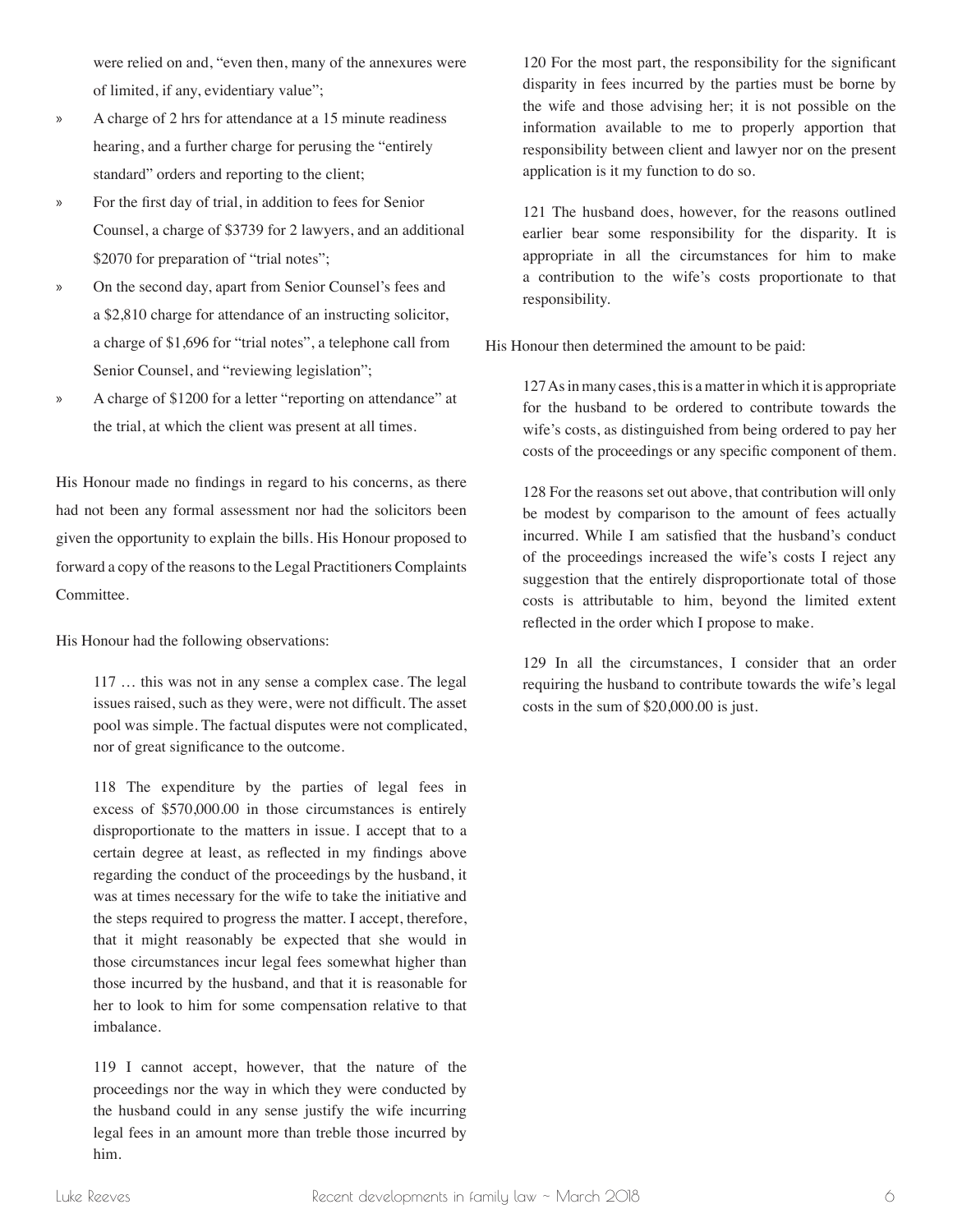# *Britt & Britt* **[2017] FamCAFC 27**

- » Property proceedings
- » Kennon argument
- » Family violence evidence
- » Distinction between admissibility and weight

These were property proceedings following a 30 year marriage. The parties were farmers and had lived on a property the husband brought into the relationship.

The wife raised a *Kennon* & *Kennon* (1997) 22 FamLR 1 ("*Kennon*") argument, contending that the husband was violent to her during the relationship and that this made her performance of her role in the marriage more difficult.

In *Kennon*, Fogarty & Lindenmayer JJ said at 24:

...where there is a course of violent conduct by one party towards the other during the marriage which is demonstrated to have had a significant adverse impact upon that party's contributions to the marriage, or, put the other way, to have made his or her contributions significantly more arduous than they ought to have been, that is a fact which a trial judge is entitled to take into account in assessing the parties' respective contributions within s 79.

On objection by the Husband the trial judge rejected much of the Wife's evidence about violence in the relationship, and where evidence of violence was admitted the judge did not accept it, finding that the Wife was not a witness of credit.

On appeal, the Full Court considered whether the evidence of violence was properly rejected. At [25] the Court said:

The primary judge, on the application of counsel for the respondent, rejected parts of the appellant's evidence as to family violence, essentially on the basis that the evidence was not in "proper form". The primary judge considered that the evidence consisted of conclusions, was "just too general" and lacked particularity. In particular, her Honour was critical of adjectives such as "regularly", "routinely", "repeatedly" and "often". This was because these words lacked specificity and were too general. Her Honour was of the view that such evidence gave no indication as to "whether [the family violence] happened once a week or once a decade". Further, scattered throughout the transcript are statements made by the primary judge to the effect that the evidence was not relevant to the issues before the court.

The evidence rejected at trial is included the appeal reasons at [26] and include the following:

"[The respondent] dominated me throughout our relationship. He has been violent and aggressive towards me prior to the time I commenced cohabitation with him. He regularly forced me to have vaginal and anal sex with him without my consent, often causing me considerable pain and discomfort, throughout our relationship. Our first sexual interactions were without my consent. He routinely punched and beat me and was verbally rude and aggressive throughout our relationship. He also routinely denigrated me in public, called me a "slut" and "scum", and regularly told people, including our children, that I was having affairs with other people. He regularly drank heavily. He would drink until he was extremely intoxicated. He was always violent, aggressive and abusive after drinking, particularly towards me. On numerous occasions during the marriage he said;

'Why don't you pack your shit and fuck off'

and

'You are just a bloody [dodo] ([a reference to] my maiden name). Without me you'd be back in the gutter where you started from. That's where you really belong'."

#### And:

"[The respondent] regularly left me alone on the property for days at a time while he went away socialising and drinking. Sometimes he left in the afternoon saying he was going to the local hotel for a drink and would not return for a day or more. He regularly came home extremely intoxicated. When he was in this condition he was always aggressive and violent. On these occasions he would punch me, hit me, try to choke me and grab me and drag me around by my hair. It usually took him more than a day of sleeping to recover. Usually he had no recollection of what he had done to me when he awoke".

## **Was the evidence admissible?**

The Full Court returned to s 55 and s 56 of the Evidence Act:

s 56: … evidence that is relevant in a proceeding is admissible in the proceeding...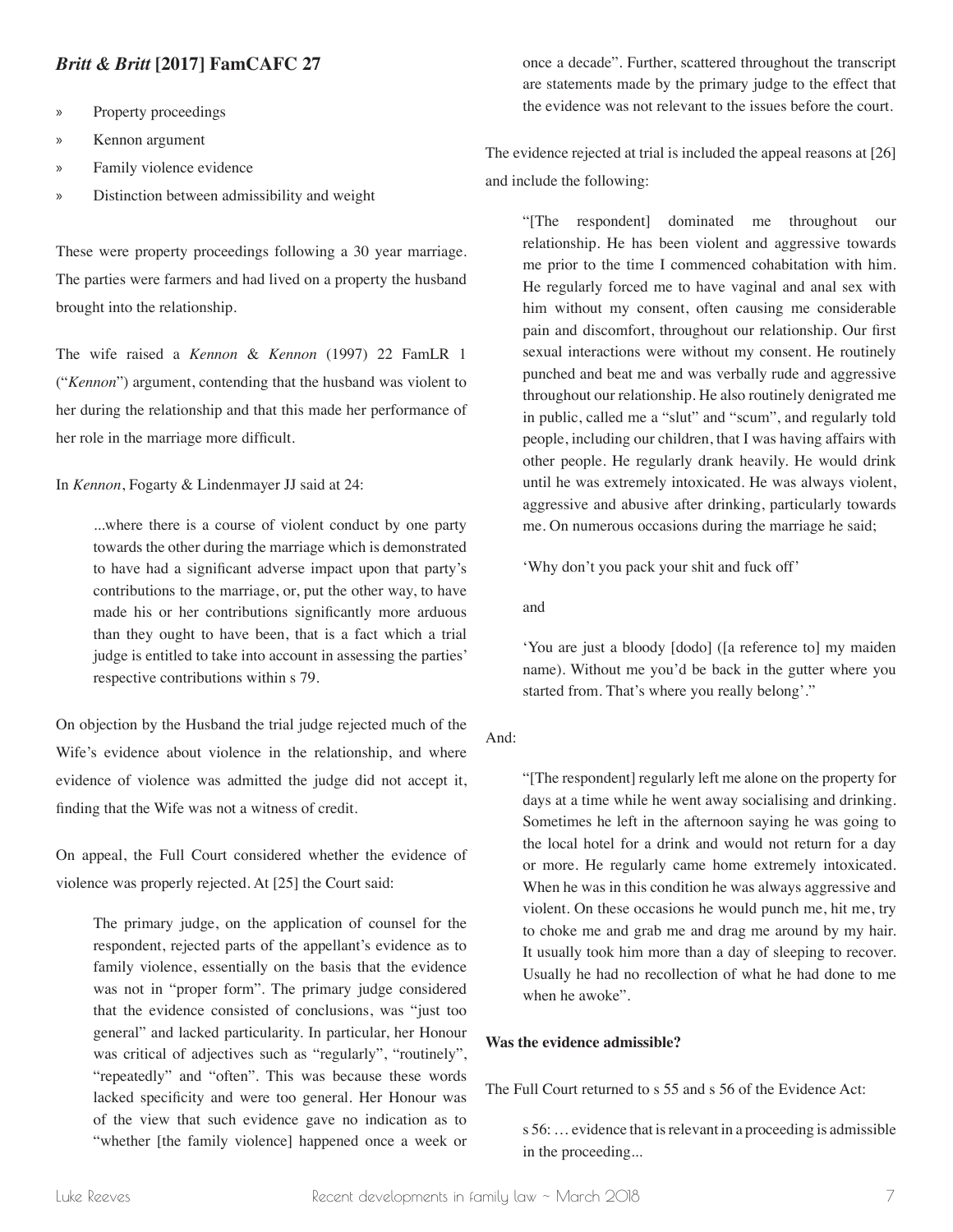The evidence that is relevant in a proceeding is evidence that, if it were accepted, could rationally affect (directly or indirectly) the assessment of the probability of the existence of a fact in issue in the proceeding.

The Full Court referred to *IMM v The Queen* (2016) 330 ALR 382, in which the High Court clearly explained the effect of ss 55 and 56:

38 … There can be no doubt that the reference to the effect that the evidence "could" have on proof of a fact is a reference to the capability of the evidence to do so. The reference to its "rational" effect does not invite consideration of its veracity or the weight which might be accorded to it when findings come to be made by the ultimate finder of fact.

39. The question as to the capability of the evidence to rationally affect the assessment of the probability of the existence of a fact in issue is to be determined by a trial judge on the assumption that the jury will accept the evidence. This follows from the words "if it were accepted", which are expressed to qualify the assessment of the relevance of the evidence. This assumption necessarily denies to the trial judge any consideration as to whether the evidence is credible. Nor will it be necessary for a trial judge to determine whether the evidence is reliable, because the only question is whether it has the capability, rationally, to affect findings of fact. There may of course be a limiting case in which the evidence is so inherently incredible, fanciful or preposterous that it could not be accepted by a rational jury. In such a case its effect on the probability of the existence of a fact in issue would be nil and it would not meet the criterion of relevance.

40. Because evidence which is relevant has the capability to affect the assessment of the probability of the existence of a fact in issue, it is "probative". Therefore, evidence which is relevant according to s 55 and admissible under s 56 is, by definition, "probative". But neither s 55 nor s 56 requires that evidence be probative to a particular degree for it to be admissible. Evidence that is of only some, even slight, probative value will be prima facie admissible, just as it is at common law.

The Full Court applied the principle to the evidence which had been rejected at first instance:

38 The proposed evidence went to the relationship between the parties. In proceedings under the Family Law Act, evidence of relationships and the parties' contributions to their property is commonly given in general terms and in terms which are redolent of being a conclusion. Affidavits would be excessively long otherwise. For example, parties often describe "relationships commencing" or starting "to live together" and this evidence is routinely and unremarkably admitted. Judges use their experience and, importantly, all of the evidence in the case to understand such statements.

39 It is true, of course, that complaints of family violence raise serious issues. Even so, there is not a higher standard for the admissibility of evidence of family violence compared to evidence on other issues. In determining whether or not allegations of a serious nature have been proven, the Court will apply s 140 of the Evidence Act, but such a task is undertaken after issues of admissibility have been decided.

In considering whether evidence could be rejected merely for being a conclusion, the majority said:

40 ... There is nothing in the Evidence Act that prevents evidence being given as a conclusion (save for expert opinion expressed as conclusions which can only be given by expert witnesses). The test remains that posed by s 55 and s 56. Thus a trial judge is required to consider whether the proposed evidence has sufficient, even if slight, probative value to make it admissible. If the nature of the conclusion is such that it has no probative value, the evidence should be rejected.

The Court noted the danger in rejecting evidence as irrelevant:

44 ... A determination, at the threshold of the hearing, that evidence is irrelevant because the fact or proposition contended for cannot be established must be undertaken cautiously and carefully. This is because such a consideration is, in effect, a summary determination of that issue. Accordingly an approach similar to summary dismissal applies and the evidence should only be rejected if there is no reasonable likelihood of the fact or proposition being established...

45 It must be recalled that s 57 of the Evidence Act permits evidence to be admitted provisionally. If there is a doubt as to whether a fact or proposition is capable of being established, the evidence as to that fact or proposition can be admitted provisionally and the issue can be revisited when the evidence is complete.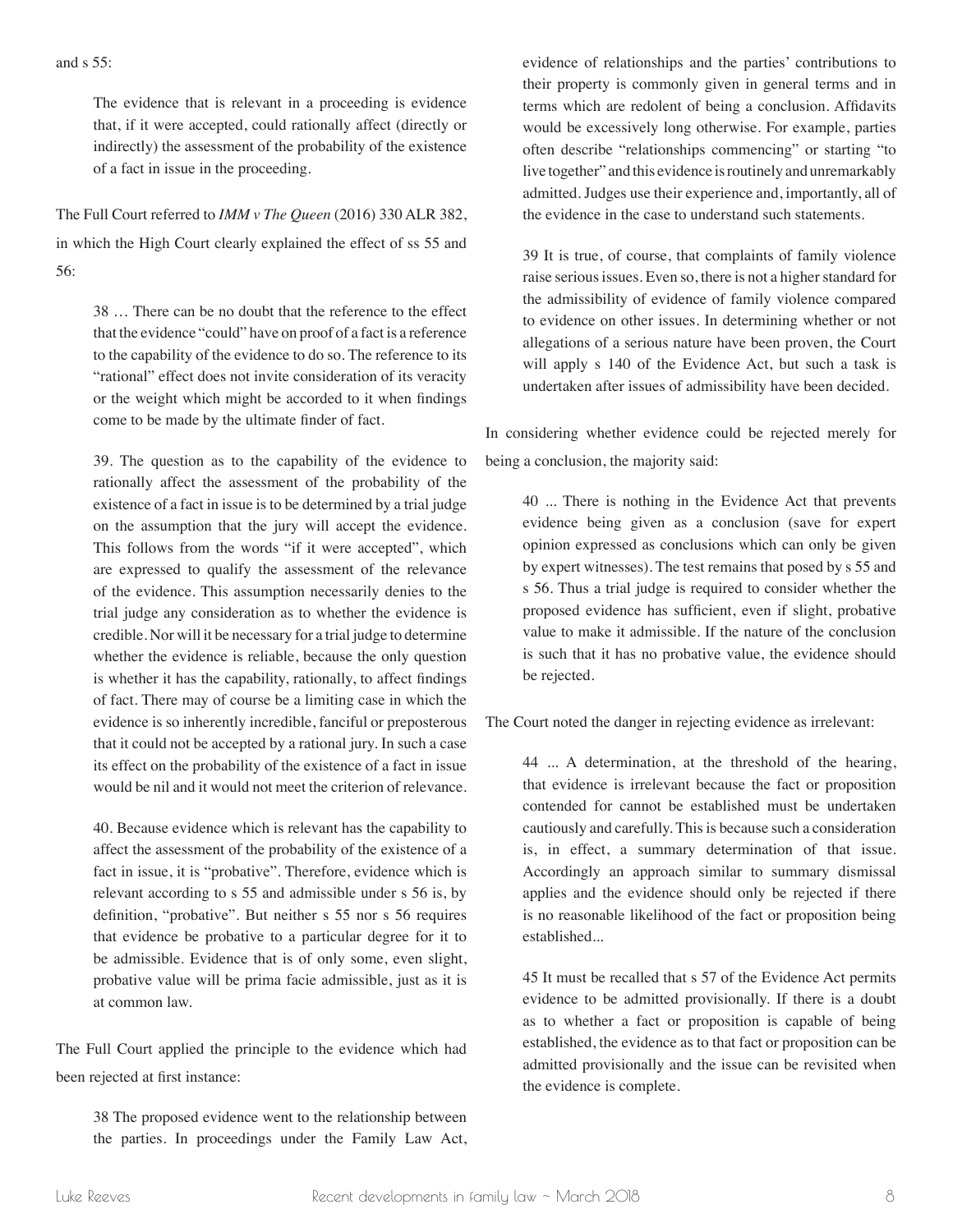The Court said that "generality" was no bar to admissibility, again being a question of weight:

50 ... The statements made by the primary judge, to the effect that the evidence was too general and was a conclusion, confuse admissibility with weight. Whilst the evidence could have been more specific ... any generality went to the ultimate weight to be given to the evidence and not to whether it should be admitted or not. ...

54 Evidence is commonly given in general terms and when taken in conjunction with other evidence it can be tolerably clear what is meant. One would not expect any person who had been in a long relationship to remember the exact nature and frequency of recurring events throughout that relationship, let alone specific dates.

55 Ultimately, the court will need to deal with that evidence, in the light of all of the material before it, in order to determine whether particular conclusions or inferences can be drawn. At that stage, the weight to be given to the evidence is critical. However, that occurs at the end of the hearing. It does not occur early in the hearing and not when dealing with objections to evidence.

The Full Court concluded that rejecting the evidence was an error and the matter was remitted for rehearing. What weight the previously rejected evidence will ultimately have at rehearing will be interesting to see.

- » Parenting
- » Best interests
- » Children's wishes

The parties to these proceedings had equal shared parental responsibility pursuant to orders made in 2014. In January 2016, the father took the boys on a holiday to New York. The mother had consented to the holiday and the children were to return to Australia on 1 February 2016.

In late January the father's solicitor informed the mother that the father had decided to remain in the United States indefinitely and that the sons wanted to stay with him.

The mother filed an urgent application which came before Justice Watts in the Family Court.

His Honour made interim orders that the sons be immediately returned to Australia, concluding it was in their best interests that they remain here pending determination of whether they should live in Australia or relocate to the US.

The Court accepted the evidence of the father as to the views which had been expressed by the boys, that they wished to continue to live with him in New York.

The father argued that a 'wishes report' should be obtained whilst the children were in New York. The Court rejected this argument, preferring a family report upon their return to Australia to address the children's wishes along with all other relevant factors.

His Honour was disturbed by the father's behaviour ain retaining the boys and involving them in the contravention of Orders, noting that if the Court sanctioned his actions it would send a poor message about appropriate parental behaviour.

His Honour concluded that s 60CC required a balancing of the children's expressed wishes against the damage being done to the relationships between mother and sons, father and daughter, and between the siblings.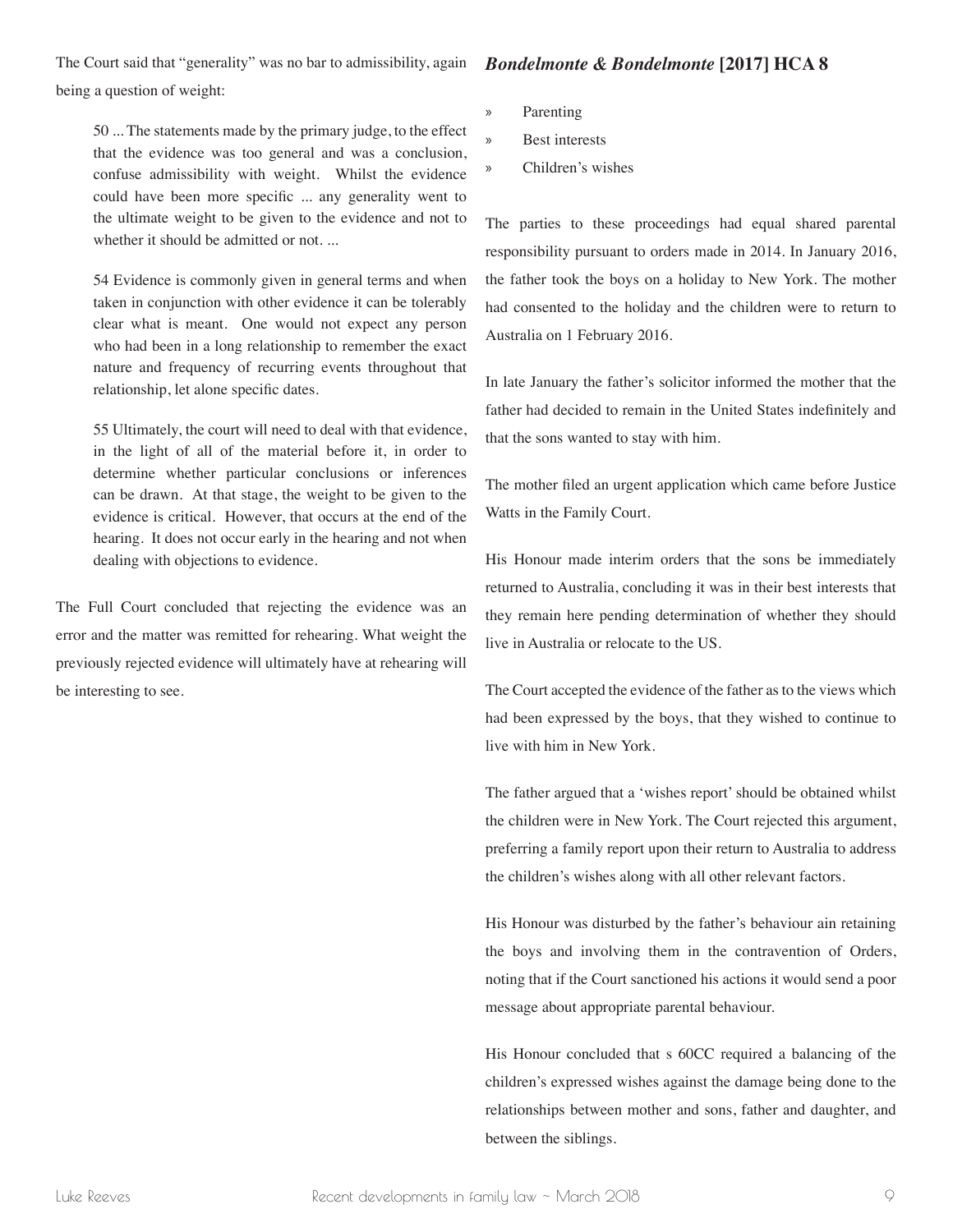The father appealed to the Full Court (*Bondelmonte & Bondelmonte*  [2016] FamCAFC 48).

The father contended, inter alia, that the trial judge had not given appropriate weight to the views of the children. The majority of the Full Court firstly noted that a judge is not obliged to make orders consistent with a child's wishes, and that the obligation is to consider the weight which such views should be given, then to determine how giving effect to a child's wishes accords with the child's best interests.

The majority concluded that his Honour's approach was available to him and that the appeal should be dismissed.

In dissent, Justice Le Poer Trench concluded the appeal should be allowed. His Honour said:

153 ... when the behaviour of either of the parents in a parenting case is confronting to the Court, even to the point of being a clear challenge, that imperative, which requires the Court to make orders in the child's best interests, requires a judge to look past the abhorrent, disrespectful, challenging and distasteful behaviour of parents to consider what order is actually required to cater to the child's best interests.

The father appealed to the High Court, arguing that his Honour Justice Watts had failed to adequately take into account a material consideration, namely the views expressed by the children.

Section  $60CC(3)(a)$  requires that in deciding what is in a child's best interests, one of the considerations is:

any views expressed by the child and any factors (such as the child's maturity or level of understanding) that the court thinks are relevant to the weight it should give to the child's views

The High Court (Kiefel CJ, Bell, Keane, Nettle and Gordon JJ) said:

34 The focus placed by the father upon the prescribed consideration stated in s  $60CC(3)(a)$  tended to elevate the views expressed by a child to something approaching a decisive status. In some cases, it may be right, in the exercise of a primary judge's discretion, to accord the views expressed by a child such weight, but s  $60CC(3)(a)$  does not require that course to be taken. They are but one consideration of a number to be taken into account in the overall assessment of a child's best interests.

35 The terms of s  $60CC(3)(a)$  itself may be taken to recognise that, whilst a child's views ought to be given proper consideration, their importance in a given case may depend upon factors such as the child's age or maturity and level of understanding of what is involved in the choice they have expressed. Children may not, for example, appreciate the long term implications of separation from one parent or the child's siblings. Section 60CC requires that attention be given by the court to these matters.

The High Court rejected the argument that a Court is obliged to seek a child's views in parenting proceedings before making a parenting order. The High Court said:

43 It  $[860CC(3)(a)]$  requires that the views which have been "expressed" by a child be considered. The term "consider" imports an obligation to give proper, genuine and realistic consideration but this cannot affect or alter the terms of the provision so as to require a child's views to be ascertained. [Footnote omitted]

The father also submitted that his own actions in retaining the children had coloured the trial judge's assessment of the children's wishes and may have motivated his Honour's decision to order the return of the children. The High Court considered that his Honour was not motivated to give less weight to the children's views by reason of the father's actions, but that if his Honour had done so, that would have been taking into account an irrelevant consideration.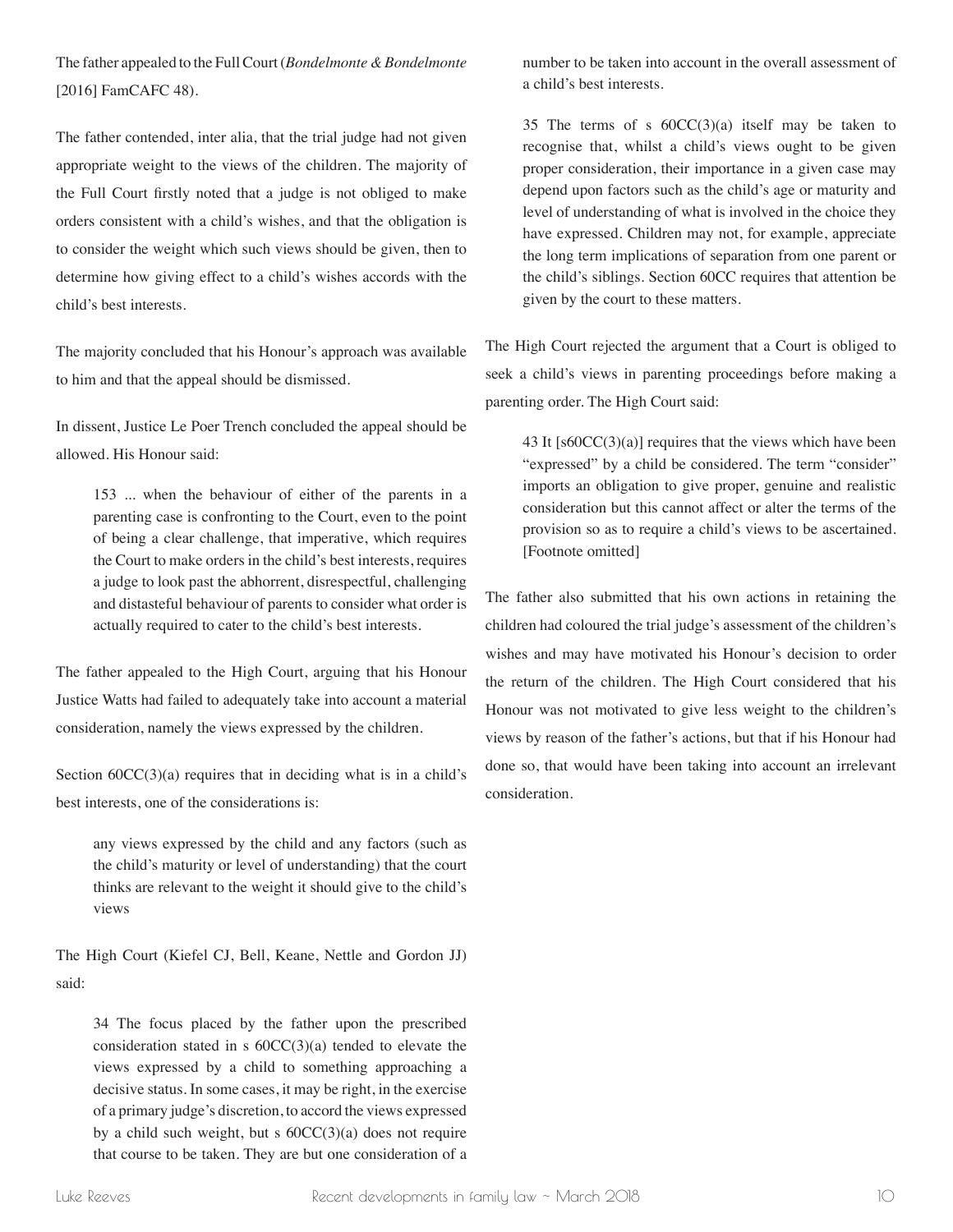# *Thorne & Kennedy* **[2017] HCA 49**

- » Financial agreements s 90B, s 90C
- » Setting aside for unconscionable conduct and undue influence – s  $90K$ , s  $90KA$

The parties met on the internet in 2006. Ms Thorne was 36 and living in the Middle East. She had no substantial assets. Mr Kennedy was 67 and living in Australia. He was a property developer with assets of at least \$18 million.

In February 2007 Ms Thorne came to Australia. The parties were to be married on 30 September that year.

On 19 September Mr Kennedy told Ms Thorne they were going to see a solicitor to sign an agreement. He said that if she did not sign the wedding would not proceed. 4 days before the wedding, Ms Thorne signed a 'pre-nuptial agreement' under s 90B. She received legal advice and signed contrary to that advice.

Shortly after the wedding, a further agreement was signed under s 90C in almost identical terms to the s 90B agreement. Ms Thorne again signed against legal advice.

The parties separated in 2011. There were no children of the relationship.

Ms Thorne commenced proceedings to set aside the agreements, and for property settlement orders and maintenance. Mr Kennedy died during the trial and was substituted as a party by the executors and trustees of his estate.

At issue in the case was whether the agreements were liable to be set aside on the grounds of duress, undue influence, or unconscionable conduct.

Section 90K(1) provides that a court may make an order setting aside a financial agreement if the court is satisfied of matters including, in  $s$  90 $K(1)(b)$ , "the agreement is void, voidable or unenforceable" and, in s  $90K(1)(e)$ , "a party to the agreement engaged in conduct that was, in all the circumstances, unconscionable". Section 90KA then provides, in part, that the question whether a financial

agreement is valid, enforceable or effective "is to be determined by the court according to the principles of law and equity that are applicable in determining the validity, enforceability and effect of contracts and purported contracts".

The accuracy of advice given to Ms Thorne by her solicitor, Ms Harrison, was not controversial. The key features were:

- 1. The agreement provided for Ms Thorne to receive maintenance during the marriage of the greater of (i) \$4000 per month or (ii) 25% of the net income from the management rights of a proposed development. Ms Harrison observed that the \$4,000 per month contained no provision for increase and was a very poor provision from someone in Mr Kennedy's circumstances.
- 2. Ms Thorne would be permitted to live rent free in a penthouse located in the proposed development and her family would be permitted to live rent free in a unit located in that development. Ms Harrison noted, however, that Ms Thorne had informed her that the local council had refused planning permission for the proposed development.
- 3. If Ms Thorne and Mr Kennedy separated within the first three years of marriage, with or without children, then Ms Thorne would get nothing. The rights described above would also cease.
- 4. If Ms Thorne and Mr Kennedy separated after three years, without children, Mr Kennedy would only have an obligation to pay a single lump sum of \$50,000 to Ms Thorne. This payment was indexed to the Consumer Price Index if the separation occurred after 1 July 2011. Ms Harrison described this amount as "piteously small".
- 5. If Mr Kennedy died while they were living together and while they had not separated then the agreement provided that Ms Thorne would be entitled to (i) a penthouse in the proposed development or, if that were not possible, a unit she chose in the same city not exceeding a market value of \$1.5 million; (ii) 40% of the net income of the management rights of the proposed development or \$5,000 per month, indexed annually, whichever was the greater; and (iii) the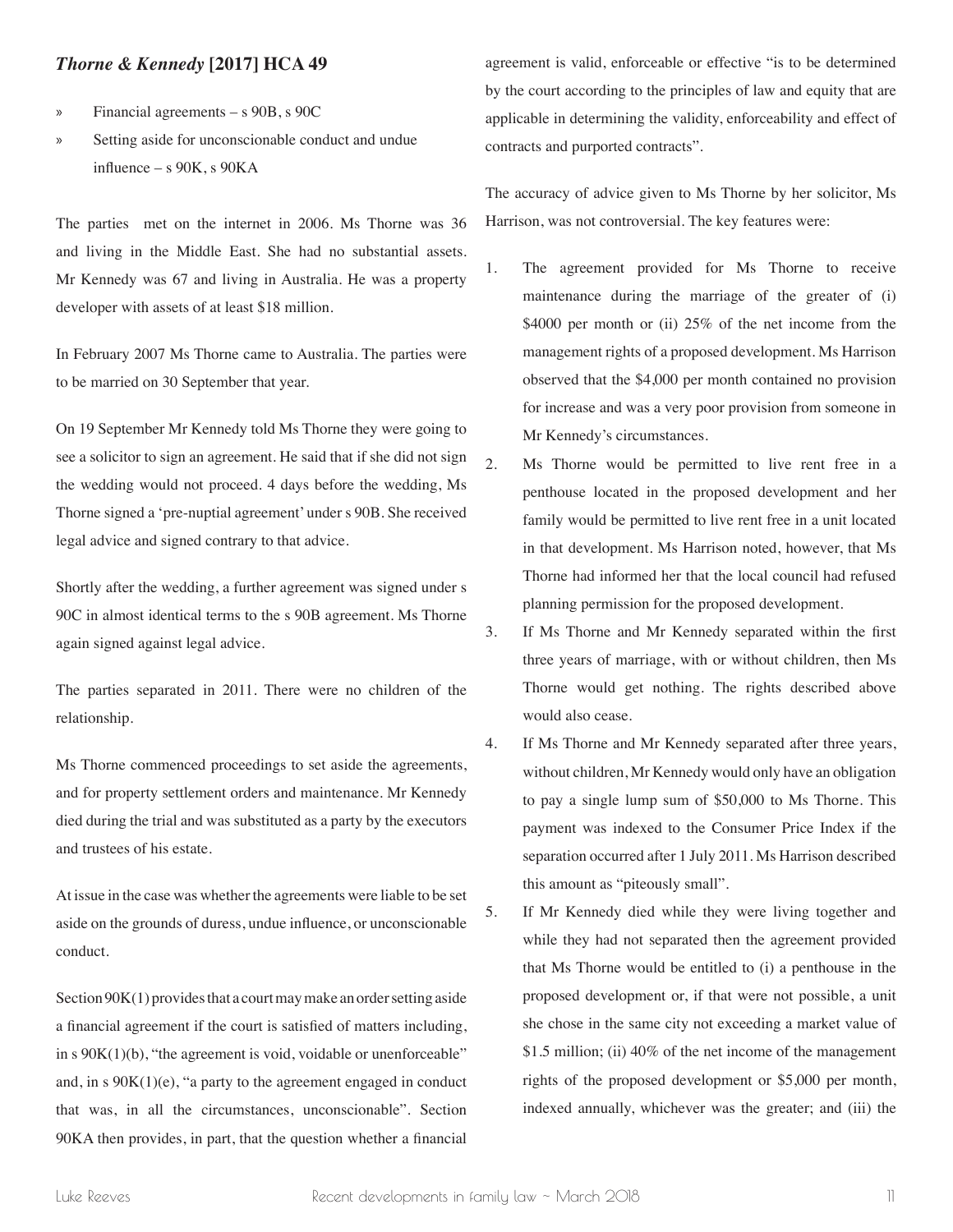Mercedes Benz car that was presently in her possession or a replacement vehicle of the same or higher value.

In setting aside the agreements, the primary judge relied on six matters which led to her Honour to conclude that Ms Thorne had "no choice" or was "powerless" in entering into the agreements:

- 1. The financial inequality of the parties;
- 2. Ms Thorne's lack of permanent status in Australia at the time;
- 3. Ms Thorne's reliance on Mr Kennedy for all things;
- 4. Ms Thorne's emotional connectedness to their relationship and the prospect of motherhood;
- 5. Ms Thorne's emotional preparation for marriage; and
- 6. The public nature of the upcoming marriage.

In the decision at first instance (*Thorne & Kennedy* [2015] FCCA 484) the primary judge described Ms Thorne's circumstances in these terms:

91 She was in Australia only in furtherance of their relationship. She had left behind her life and minimal possessions in (country omitted). She brought no assets of substance to the relationship. If the relationship ended, she would have nothing. No job, no visa, no home, no place, no community. The consequences of the relationship being at an end would have significant and serious consequences to Ms Thorne. She would not be entitled to remain in Australia and she had nothing to return to anywhere else in the world.

92 Every bargaining chip and every power was in Mr Kennedy's hands. Either the document, as it was, was signed, or the relationship was at an end. The husband made that clear.

The Full Court allowed the appeal, in effect upholding the financial agreements.

Ms Thorne was successful in the High Court in restoring the first instance decision to set aside the agreements, the plurality determining that the primary judge's conclusions were open to her on the evidence, holding:

59. … Each of the factors which the primary judge considered was a relevant circumstance in the overall evaluation of

whether Ms Thorne had been the subject of undue influence in her entry into the agreements. In combination, it was open to the primary judge to conclude that Ms Thorne considered that she had no choice or was powerless other than to enter the agreements. In other words, the extent to which she was unable to make "clear, calm or rational decisions" was so significant that she could not aptly be described as a free agent. [Footnotes omitted]

On the application of the vitiating factor of undue influence to financial agreements the plurality said at [60] these factors may have prominence:

60... (i) whether the agreement was offered on a basis that it was not subject to negotiation;

(ii) the emotional circumstances in which the agreement was entered including any explicit or implicit threat to end a marriage or to end an engagement;

(iii) whether there was any time for careful reflection;

(iv) the nature of the parties' relationship;

(v) the relative financial positions of the parties; and

(vi) the independent advice that was received and whether there was time to reflect on that advice.

The plurality also said:

56. …Of course, the nature of agreements of this type means that their terms will usually be more favourable, and sometimes much more favourable, for one party. However, despite the usual financial imbalance in agreements of that nature, it can be an indicium of undue influence if a prenuptial or post-nuptial agreement is signed despite being known to be grossly unreasonable even for agreements of this nature.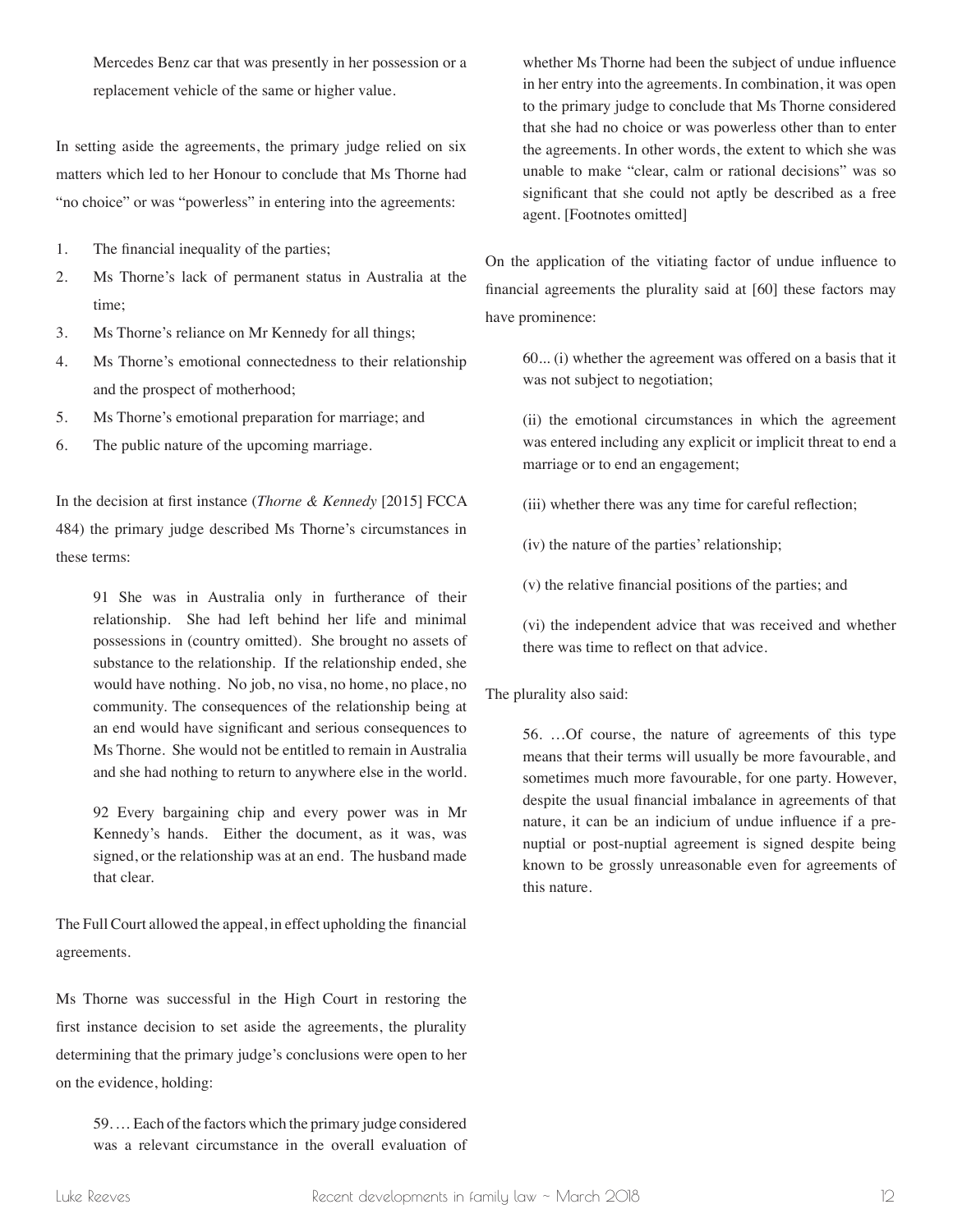# *Holland & Holland* **[2017] FamCAFC 166**

» Property

Inheritance post-separation

The parties had a 17 year relationship. There were 2 children of the relationship aged 14 and 17. Four years after separation the husband received an inheritance from his brother of \$715,000.

The orders made by the trial judge represented a 62% division of assets to the wife, 38% to the husband; however, the divided asset pool excluded the inheritance, the trial judge instead treating that as a financial resource of the husband.

The "exclusion" of the inherited property was a central issue in the appeal. The Full Court considered in detail the concepts of "afteracquired property", "exclusion", and "financial resource".

The Full Court reiterated that the concepts of "after-acquired property" and "exclusion" involve the risk of error in that it is contrary to longstanding authority to suggest that post-separation property will only be included if there is a direct connection between the marriage and the property.

The Full Court also reiterated the principle from *Stanford* that it is:

18 ... "necessary to begin consideration of whether it is just and equitable to make a property settlement order by identifying, according to common law and equitable principles, the existing legal and equitable interests of the parties in the property..."

The Full Court noted that the expression "financial resource" requires similar caution. A s 79 order can alter the parties' interests in respect of property, but not in relation to financial resources. Financial resources are nonetheless important to s 79 orders, by reference to s 75(2) factors.

Inherited property is sometimes labelled as a "financial resource" in circumstances where the Court is actually considering the property as part of an asset by asset approach. The Full Court cautioned against this, noting that the term "financial resource" should be confined to interests which do not fall within the definition of property.

Thus the Full Court concluded that her Honour erred in referring to the husband's interest in the inherited property as a "financial resource" and that it was, instead, property of the husband.

The Full Court said it is wrong as a matter of principle to refer to any existing legal or equitable interests in property to be "excluded" from consideration in s 79 proceedings and that:

26 More often than not, the expression is used to indicate that particular property, or a particular category of property, or superannuation interests, are to be treated separately from other property for the purpose of a consideration of s 79(2) or for the purpose of assessing contributions

The Full Court cautioned against the categorisation of property by reference to a characteristic such as "inheritance" or "afteracquired property", as to do so may lead to an erroneous argument that unless contributions to that property can be established the property ought to be excluded.

The Full Court concluded that her Honour erred in principle, as the inherited property had been excluded from consideration.

However, it was open to her Honour to conclude that the inherited property should be assessed separately from the other property in a two pool approach, and that by reference to contributions the wife could be assessed as having no entitlement in the property.

To reach such a conclusion there would need to be findings which included the interest in the property and findings in relation to contributions of all types. Her Honour had not undertaken such an asset by asset assessment in relation to the inherited property.

The key proposition from this appeal it that there is no basis for excluding from consideration any property in which the parties have an existing legal or equitable interest. Nevertheless the nature of a particular interest or interests in property and when and how it was acquired, utilised, improved or preserved may be very relevant to each or all of three central questions:

» should a s 79 order be made at all;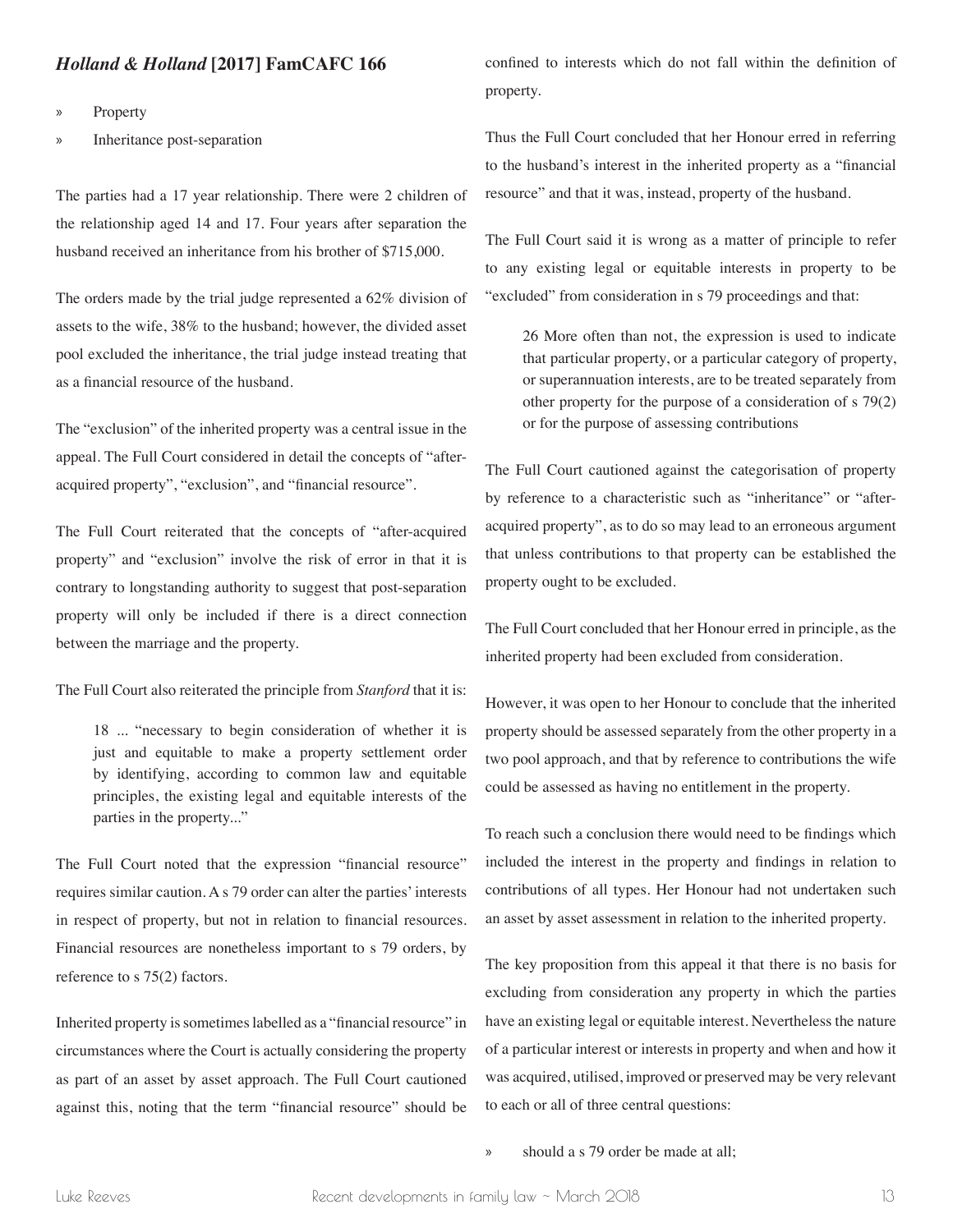- » whether contributions should be assessed "globally" or "asset by asset" or by reference to two or more "pools"; and
- » the nature and extent of each party's contributions.

# *Drew & Jensen* **[2017] FCCA 656**

- » Parenting
- » Ex parte recovery
- » Duty of disclosure

The parties were parents of children aged 5 and 2. At the end of the parties' relationship the mother moved out of the family home taking the children.

The father commenced recovery proceedings in a Magistrates Court. An order was made *ex parte* on the basis of the evidence filed by the father.

The recovery order was executed by the Police, and the children were placed in their father's care. The mother commenced proceedings in the FCCA.

At the interim hearing both proposed that the children live with them, and spend time with the other parent.

The Judge closely examined the evidence the father had put before the Magistrate at the recovery application, and observed:

45 It goes without saying that it is critically important for any party who brings parenting proceedings to present all relevant information to the Court. If it were possible to have an even higher duty of disclosure in these circumstances, it arises when ex parte Orders are sought. Thus, the evidence the Father gives at paragraphs 12-16 is relatively benign, and even if it did not provide assurance to a judicial officer making an urgent decision, at the very least it did not raise anything to be concerned about.

46 The difficulty for the Father, however, is that this particular evidence, on which he relied in order to gain the recovery order, was plainly misleading in what it does not tell the Court. Moreover, the matters about to be discussed were plainly known to the Father.

The objective material before the court indicated that the father had been violent in a previous relationship and had been convicted of that violence. The allegations made by the mother in the present case were consistent with the nature of that violence.

The Court stated: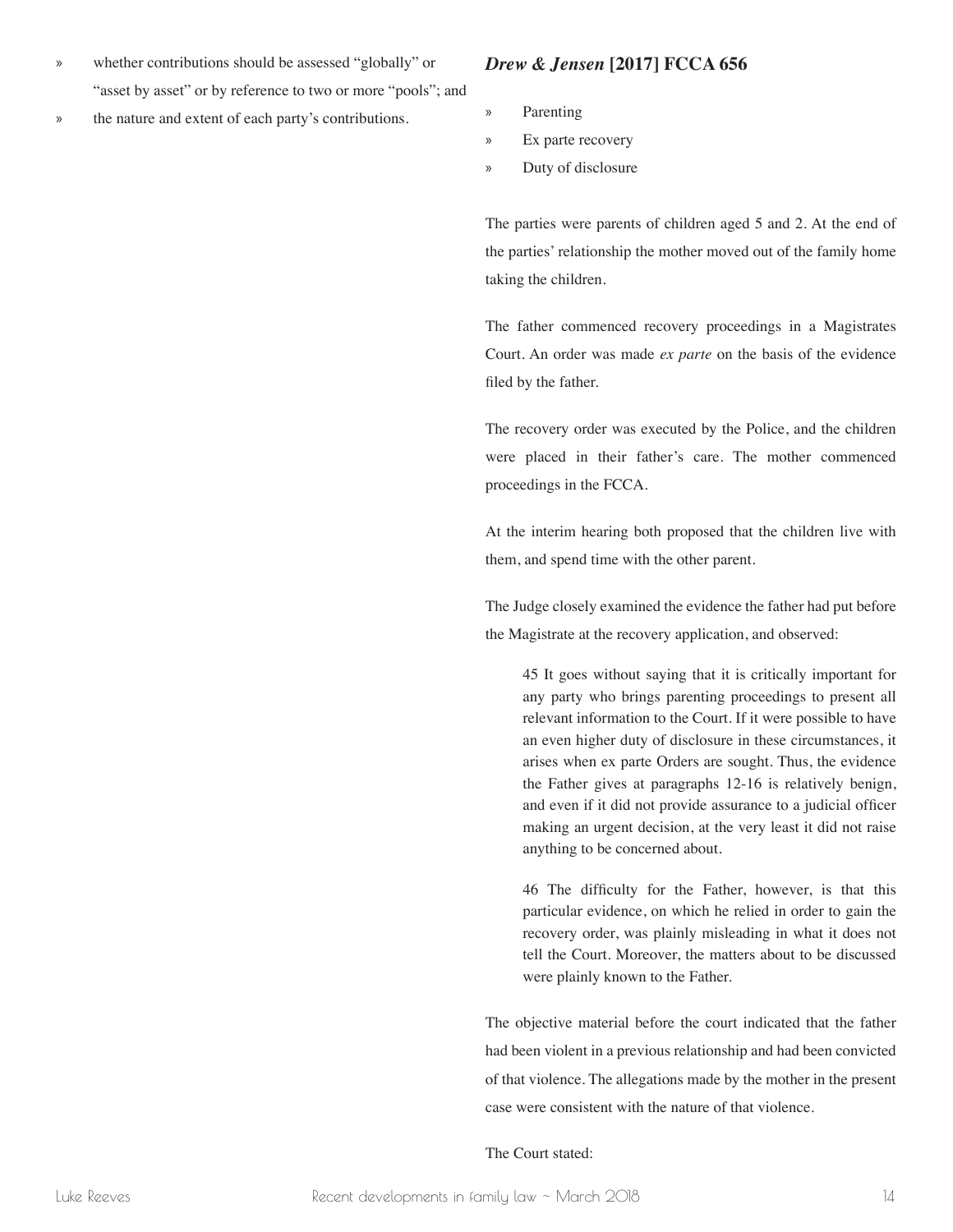54 Let it be very clear – it is the opinion of this Court that any parent who has been violent to a former partner in the past, who has been convicted of the same, and who does not spend time or communicate with children from a previous relationship for reasons that include that violence, must put that material before the Court in all circumstances, let alone when ex parte Orders are sought.

The Court referred to *The Best Practice Guidelines for Lawyers Doing Family Law Work* (prepared by the Family Law Council and Family Law Sec on of the Law Council of Australia), which provides:

3.1 An application for an injunction may be made by one party without notice to the other (an 'ex parte' application). In such a case, the applicant's lawyer is under a duty to inform the court of any matters within the lawyer's knowledge which are not protected by legal professional privilege and which would support an argument against the granting of an injunction or limit the terms of the injunction adversely to his or her client.

3.2 If an injunction is appropriate, an ex parte application should be discussed. The issues to consider are:

- whether the client may be in danger, whether valuable property is about to be dissipated, or whether vital evidence is about to be destroyed or removed if proceedings are not instituted on an ex parte basis

- the seriousness of the threat to the client, property, or evidence, including whether it is urgent and imminent the likelihood of the court granting an ex parte order, which it will only do if there is a real and urgent need to protect a person or property

- whether proceedings ex parte may escalate the danger to the clients, and

- the court's preference for alternative measures, such as permission to bring the application on short notice.

After reviewing several authorities on the principles of disclosure, as well as in relation to ex parte applications, the Court concluded:

32 Lest there be any doubt, this Court considers that the obligation of disclosure discussed in these authorities apply as much to parties as to their lawyers. When a party fails to disclose relevant information to the Court in a parenting case, this may reflect adversely on their capacity to provide for the

emotional needs of the child [s60CC(3)(f)] (because of the emotional trauma associated with the recovery for example) and their attitude to the child and to the responsibility of parenthood  $[*s60CC*(3)(i)]$ . It is, in any event, certainly a fact or circumstance that a Court might consider relevant  $[s60CC(3)(m)].$ 

As practitioners, we must remember our duty to the Court is paramount, and there is a positive duty not to mislead the Court.

For ex parte applications the *Legal Profession Uniform Law Australian Solicitors' Conduct Rules 2015* provide:

19.4 A solicitor seeking any interlocutory relief in an ex parte application must disclose to the court all factual or legal matters which:

19.4.1 are within the solicitor's knowledge,

19.4.2 are not protected by legal professional privilege, and

19.4.3 the solicitor has reasonable grounds to believe would support an argument against granting the relief or limiting its terms adversely to the client.

19.5 A solicitor who has knowledge of matters which are within Rule 19.4:

19.5.1 must seek instructions for the waiver of legal professional privilege, if the matters are protected by that privilege, so as to permit the solicitor to disclose those matters under Rule 19.4, and

19.5.2 if the client does not waive the privilege as sought by the solicitor:

(i) must inform the client of the client's responsibility to authorise such disclosure and the possible consequences of not doing so, and

(ii) must inform the court that the solicitor cannot assure the court that all matters which should be disclosed have been disclosed to the court.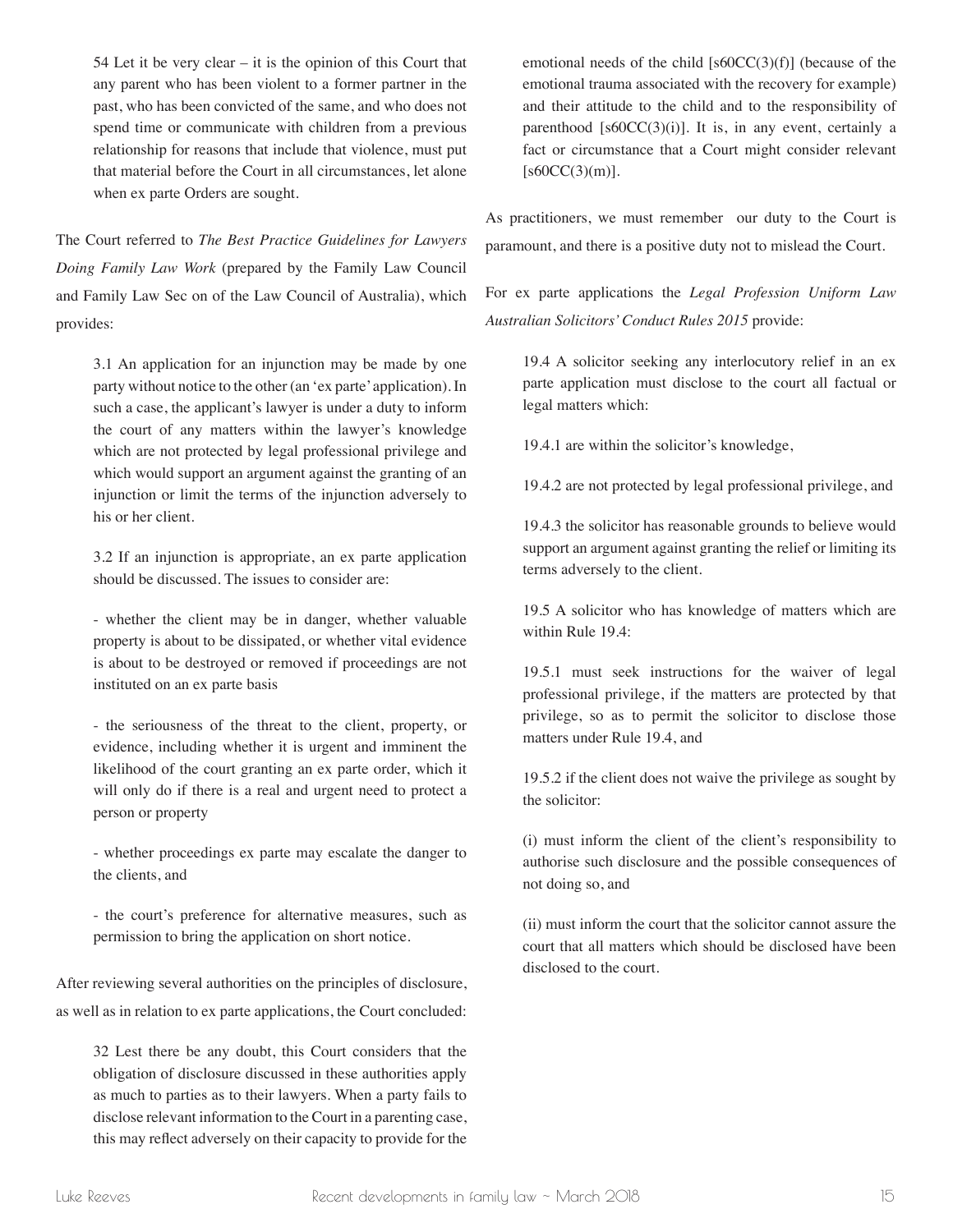# **Amendments to the Family Law Rules – commenced 1 March 2018**

» Amendments apply to the Family Court of Australia only (not the Federal Circuit Court of Australia).

#### **Five major changes:**

- **1. Exhibits and annexures are no longer to be attached to affidavits (or otherwise filed)**. Documents that are to be relied on must be referred to in the body of the affidavit and tendered. Hard copies of any document intended to be used in conjunction with an affidavit and tendered, must be served on the other party contemporaneously with the affidavit.
- » However, *the ban on annexures to affidavits does not apply to the affidavits of single experts and adversarial experts appointed pursuant to Divisions 15.5.2 or 15.5.3*. Lawyers may still annex those expert's reports to their affidavits. Typically this will include expert reports from valuers and private family report writers.
- » The ban on annexures to affidavits will apply to evidence of other professional witnesses as defined in Rule 15.41(1), such as treating medical practitioners and contact centres. It is open to lawyers to seek directions in anticipation of trial to allow reports from such professionals to be annexed to trial affidavits. But for the purposes of affidavits filed prior to the first return date, the evidence of those professionals will need to be included in the body of the affidavit.
- 2. Two new 'Notice of Risk' forms have been approved one for use in current cases and one to be used in conjunction with Applications for Consent Orders. The form 'Annexure to Proposed Consent Parenting Order' has been abolished.
- 3. It is no longer necessary to file a Superannuation Information Form with an Application for Consent Orders, provided an alternative document is filed which allows the Court to determine the value of the superannuation interest, such as an up to date member statement.
- 4. A new Submitting Notice has been created, to be used in situations where a party is served with an Initiating Application, Response, Reply or Notice of Appeal and they do not wish to contest the making of the orders sought. The party filing the notice must provide an address for service and state in the notice that they will submit to any order the Court may make. The notice must indicate if the party wants to be heard as to costs.
- 5. A new Notice of Contention in appeals is to be used when the respondent to an appeal does not seek to crossappeal, but seeks to have the Order affirmed on grounds other than those relied on by the first-instance Court.

#### **Other changes include:**

- » Copies of documents in answer to a subpoena and the documents can now be produced in any electronic form capable of being printed without loss of content.
- » Multiples copies of consent orders sought no longer need to be filed if the orders are filed electronically.
- » The addition of "safety concerns" as a factor for consideration in transfer of venue applications.
- » A new rule governing undertakings to the Court, including that oral undertakings must be subsequently reduced to writing and filed, and providing that an undertaking to pay damages is to submit to any order the Court might consider just for the payment of compensation.
- Cost Assessment Orders now have the force and effect of an Order of the Court.
- » Deputy Registrars' delegated powers have been extended to include inter alia the making of location orders; dismissing cases in certain circumstances; the appointment of a case guardian.
- » Family Violence Orders: if a copy of a current FVO is unavailable, it is no longer necessary to file an undertaking to file it.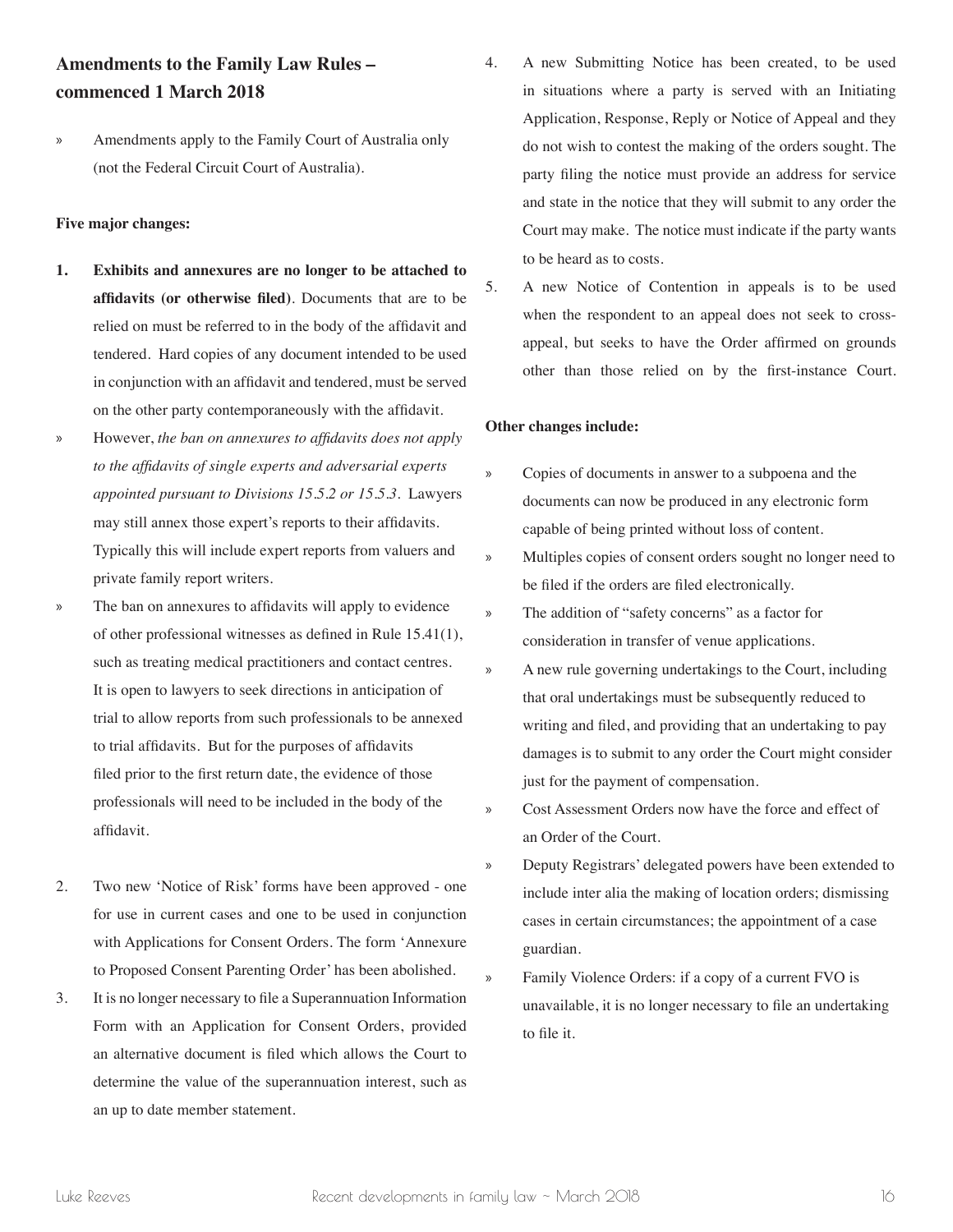# **New Practice Direction – Federal Circuit Court**

# *Practice Direction No 2 of 2017*

Interim Family Law Proceedings

#### **Part 1 Preliminary**

1. This Practice Direction sets out arrangements for the management of interim proceedings in the family law jurisdiction in the Federal Circuit Court of Australia.

2. This Practice Direction commences **1 January 2018** and supersedes the following Information Notices:

*Notice to Litigants and Practitioners – Interim Proceedings-Adelaide Registry;*

*Notice to Litigants and Practitioners – Interim Parenting Proceedings – Sydney, Newcastle and Canberra Registries.*

3. The conduct of proceedings in the Court is governed by the *Federal Circuit Court of Australia Act 1999* and the *Federal Circuit Court Rules 2001*. Consistent with its legislative mandate, the Court applies the rules of court flexibly and with the objective of simplifying procedures to the greatest possible extent.

4. *It is expected that parties and their representatives will assist the Court to ensure that proceedings are conducted expeditiously and consistently with the objectives of early identification of the issues in dispute requiring adjudication and the efficient use of judicial resources.*

#### **Commencing proceedings**

5. Proceedings in the Court are commenced by an Initiating Application supported by an affidavit. Interim orders may be sought at the time of filing an Initiating Application for final orders or during the proceedings by way of an Application in a Case. Applications for any interim orders must be supported by an affidavit. In financial matters they must also be supported by a financial statement or an affidavit of financial circumstances.

6. Pursuant to section 51 of the *Federal Circuit Court of Australia Act 1999* the Court directs that, unless express leave is granted by the Judge into whose docket the matter has been allocated, affidavit material in support of an interim application must not:

» exceed 10 pages in length for each affidavit;

» contain more than 5 annexures.

#### **Interim hearing**

7. The Judge determines whether to conduct an interim hearing on the first return date of an Initiating Application, or Application in a Case. The Judge will also determine whether to deal with all or part of the application and/or the Response as filed.

8. Any interim hearing will be conducted as an abridged process with a circumscribed scope of inquiry. Only those issues, specifically identified by the Judge as the subject matter of the interim hearing, will be dealt with.

9. The relevant facts to be relied on by a party at an interim hearing must be set out succinctly in their affidavit material complying with paragraph 6 above. Division 15.4 of the *Federal Circuit Court Rules 2001* sets out the rules in relation to affidavits.

10. Where the respondent seeks interim orders additional to those sought by the applicant, and the applicant opposes the orders sought, the applicant may file a second affidavit in answer, complying with paragraph 6 above, and setting out:

- » any additional orders sought;
- any additional relevant facts relied on in opposition to the respondent's orders.

#### **Failure to comply**

11. Parties and practitioners should expect that failure to comply with any part of this Practice Note will result in loss of hearing priority, or adjournment of an interim hearing with costs orders.